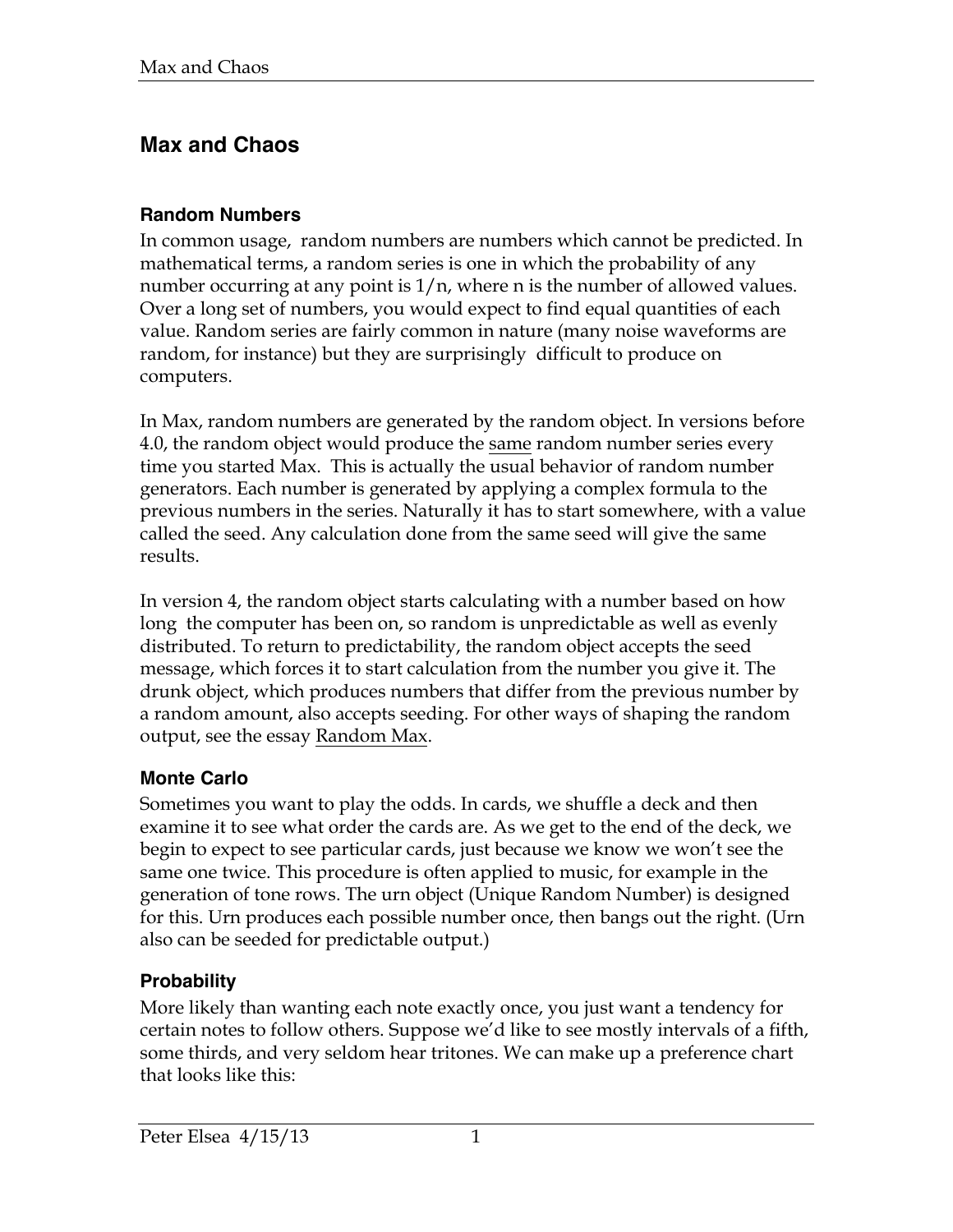| interval       | Out of 100      |
|----------------|-----------------|
| 7              | 25              |
| $\overline{5}$ | $\overline{25}$ |
| $\overline{4}$ | 10              |
| $\overline{9}$ | 10              |
| $\overline{3}$ | 5               |
| $\overline{8}$ | 5               |
| $\overline{2}$ | 5               |
| 10             | 5               |
| $\mathbf{1}$   | 4               |
| 11             | $\overline{4}$  |
| 6              | $\mathbf 1$     |
| N              |                 |

This sets up desired probabilities of each interval occurring. We can get values weighted by a probability out of the table object simply by entering the curve we want, and then banging the table. Here's what the table looks like:



When it is banged, the addresses (numbers across the bottom) pop out with the likelihood determined by the number at each address. Here's a sample run:

5 7 4 1 7 7 5 4 7 7 2 5 2 7 8 9 8 2 5 10 2 2 4 10 5 2 7 5 5 5 7 5 7 9 4 9 4 5 5 7 2 1 5 7 4 7 5

There are a lot of fives and sevens, and not a single six.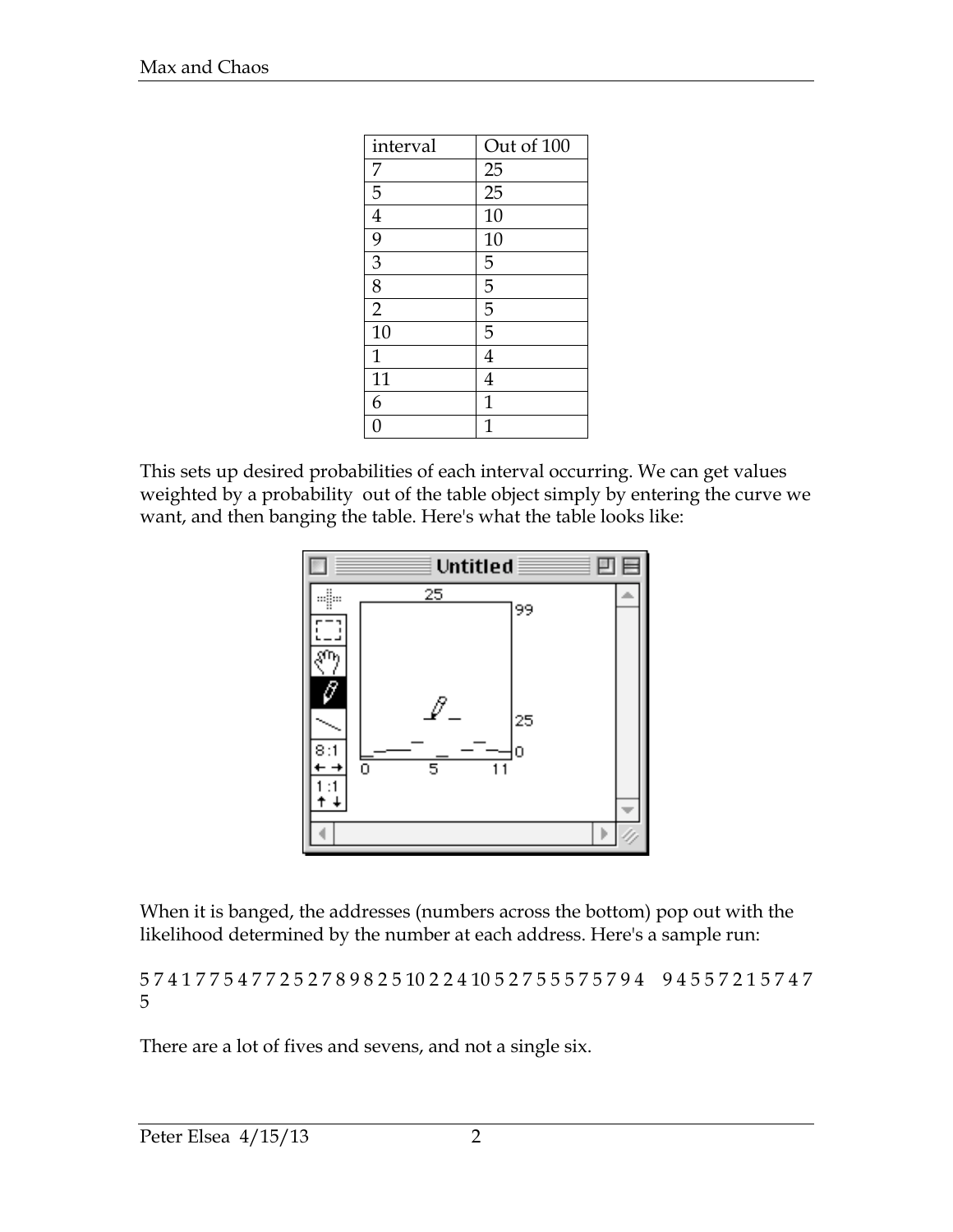The histo object makes an interesting companion to the table used for probabilities. It keeps track of data coming in, and counts the occurrence of values. This data can be transferred to the table so the proportion of pitches generated sort of matches the proportion of pitches received.

### **Markov**

The next step is to make the probabilities depend on the current note. To do that, we can use a coll with 12 different probability tables. When a note is chosen, it pops a new set of probabilities out of the coll and they are loaded into the table. The LtoTab object makes that easy. A system where the most recent value determines the probabilities for the next value is called a Markov chain of the first order. If the last two values determine the probabilities, it's a second order Markov chain. That can be done with pitches, but requires 144 tables. Generally you would use high order Markov processes in operations with fewer choices, such as choosing direction or rhythm. Here's a structure that provides the basic Markov process:



I've used send and receive objects to make it easy to connect a graphic front end. (That front end is presented in User Interface Design in Max). In this instance we'll use a coll:

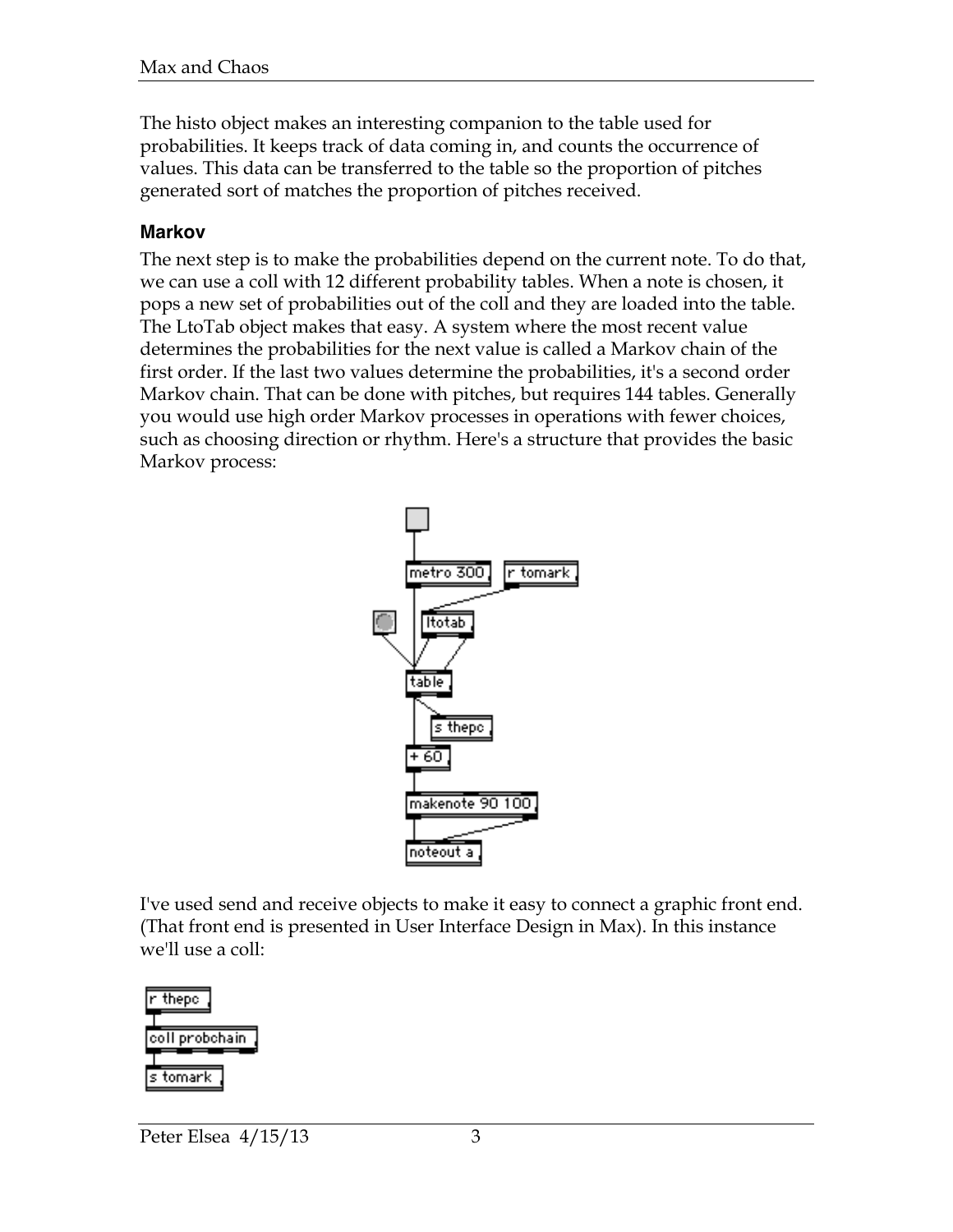You can see that when the table provides a number (thepc) the coll will pop out a list the reprograms the table (via ltotab) for the next note. Here's an example of what may be in the table:



After editing one of these for a while, you will understand why I'm interested in graphical user interface. But with careful attention, you can produce effective markov sequences.

### Prob

The prob object also does first order Markov processes. You program it by feeding in a series of lists of type A B P. This sets the chances of B following A as P. (Actually P/T, where T is the total of all Ps you have assigned a particular A. If the prob object happens to get into a state for which there is no programmed choice, it will bang the right outlet.

#### Second Order Markov process.

The coll and table approach can easily be expanded to second order markov processes. You simply compute the index in the coll from the two previous notes-- index $P_{AB}$  =  $P_A * 12 + P_B$  is one method.

This does require 144 lines, so some kind of programming machinery is highly recommended.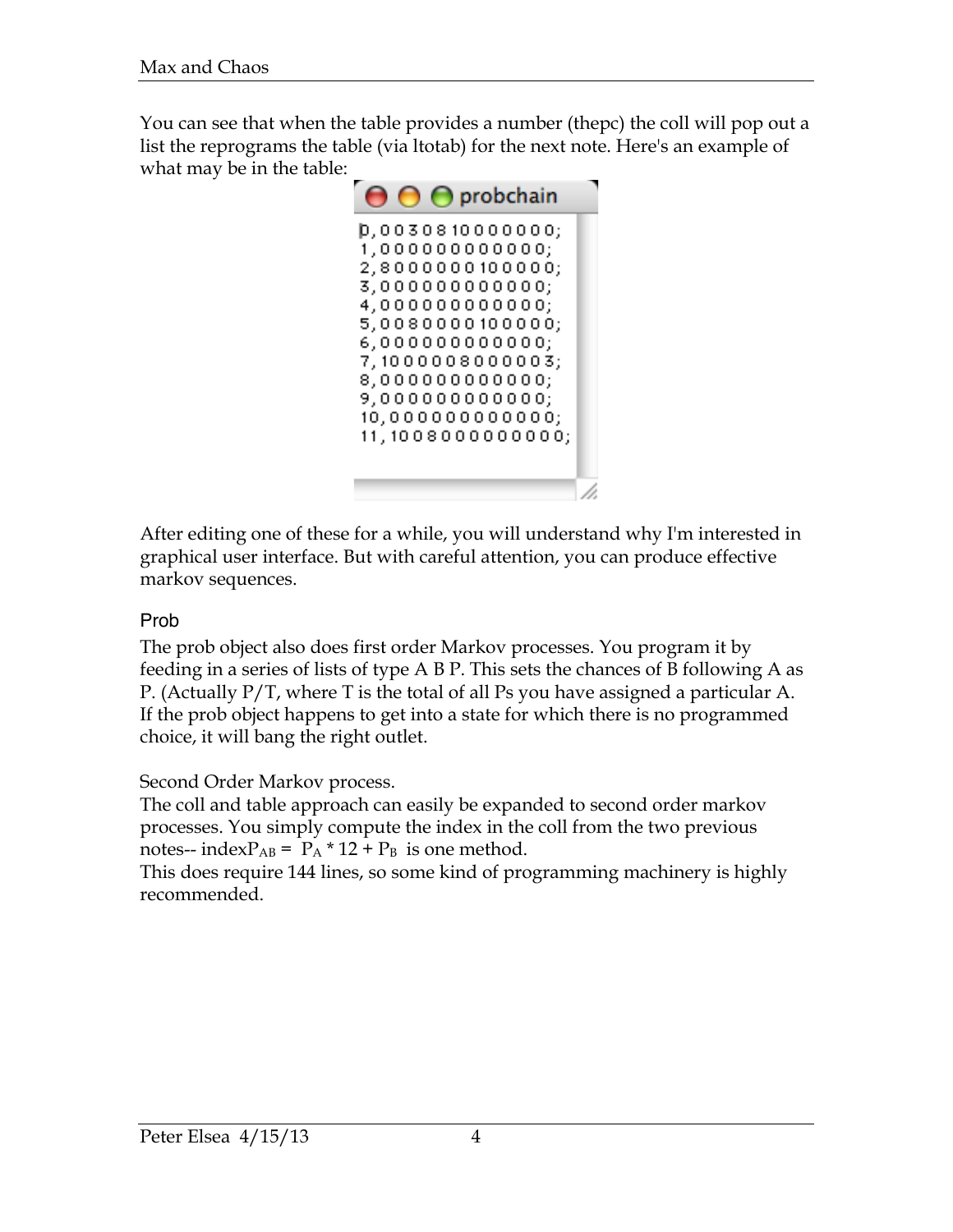## **Fractals**

Fractal geometry is the study of objects that have a property known as selfsimilarity – They are made up of smaller copies of the overall shape. There are many such forms, and although they are visually appealing, it is often difficult to translate their properties into musical context. One that does work is called the Sierpinski triangle:



It is traditionally made by starting with a solid triangle and removing smaller and smaller triangles. This is a rather boring musical process, but there's another way to generate them that is interesting.

The process goes like this:

- 1. Plot the three corners of the triangle.
- 2. Pick an arbitrary starting point (not one of the above)
- 3. Randomly choose one of the corners.
- 4. Plot a new point halfway before the previous point and the corner.
- 5. Repeat steps 3 and 4 a couple of thousand times.

To do this in Max, we'll draw in the LCD object. For every point we plot, we'll draw a square one pixel on a side. The command to do this is paintrect 0 0 1 1 . The numbers represent left edge, top edge, right edge, bottom edge, in that order, measured from the upper left of the space. To put a square at a desired location, we add the horizontal value (X) to left and right, and the vertical value (Y) to the top and bottom. So paintrect 20 20 21 21 will put a square at  $X = 20$ ,  $Y =$ 20.

Here's a patcher to do it: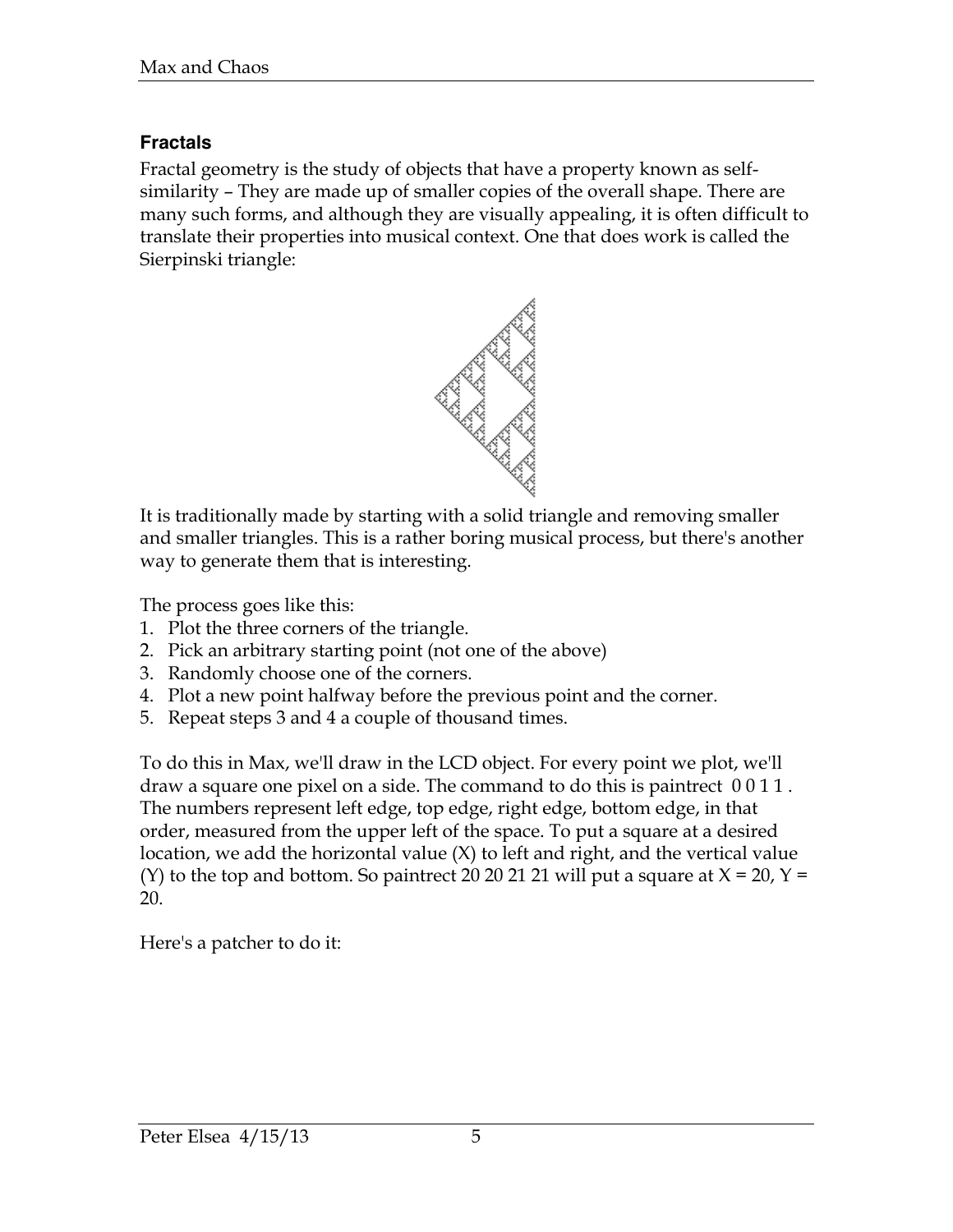

The bottom lines go to the LCD. You can see how the three corners and the starting point are entered. The metro will make the plotting fast enough to watch the process. Here's how new points are calculated:



Remember, everything in the LCD is placed by counting pixels from the upper left of the display area. Therefore, a line from A to B can be thought of as the hypotenuse of a right triangle with the right angle (call it point O) at the x of A and the y of B.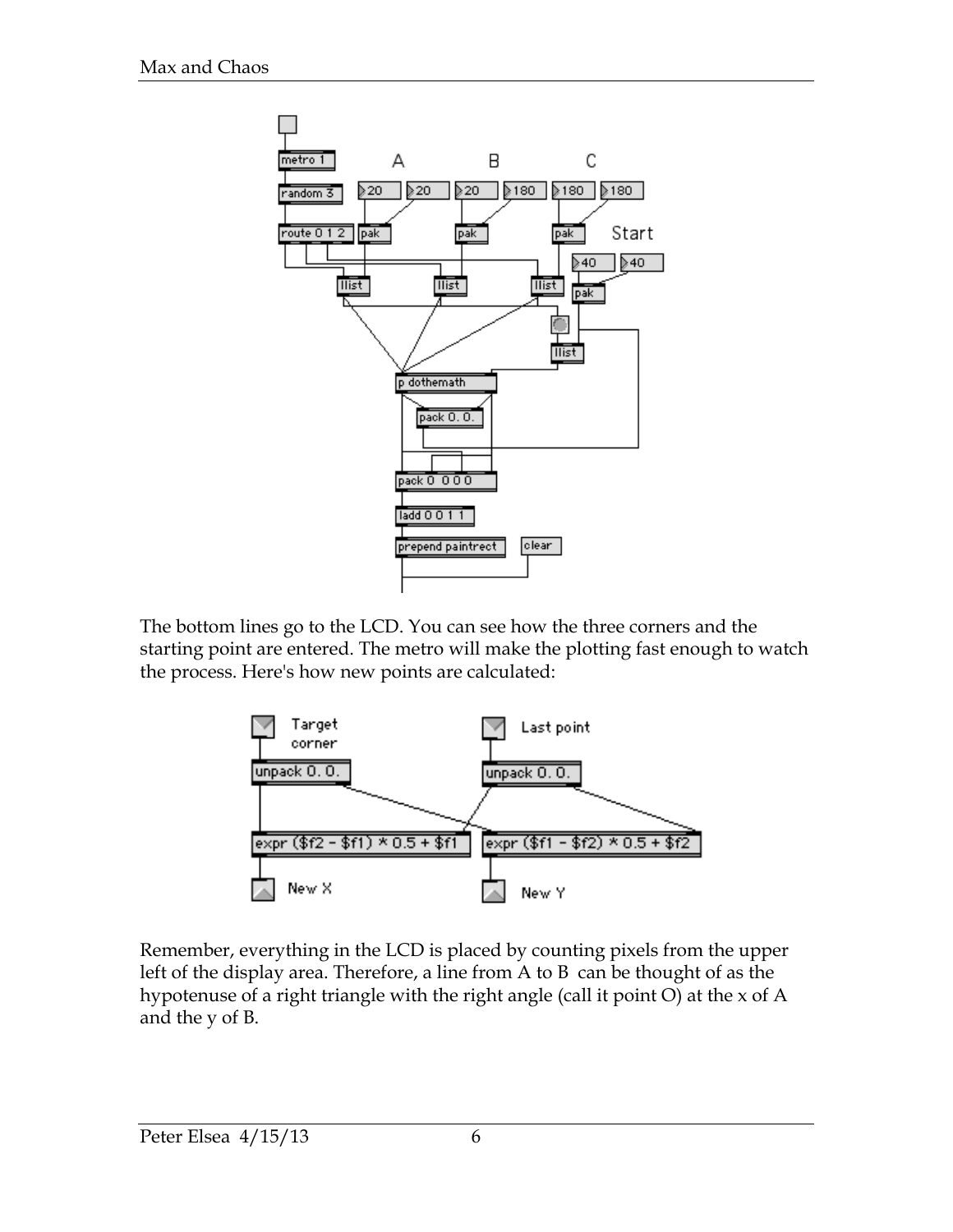

A new point P on the line gives a similar triangle, so the sides will all be in proportion. If P is halfway between A and B, the X value for P can be found with the formula above: half the distance OB, plus the X value at O. Y is similar, but slightly different to get the sign right. If A or B wind up above O or to the left, the math still works because you will have negative distances to add to Xa and Yb. For different proportions, the fraction in Xp becomes the proportion and the fraction in Yp is the compliment - so to find points a quarter of the way along the line, the fractions become 0.25 and 0.75.

Anyway, with the patcher working right, the figure drawn looks something like this:



What's going on? Well, we are finding points halfway between the last point and random corners of the triangle. So if you start outside the triangle, the points will be inexorably pulled into the triangle, and once inside, can't get out. If you start from a point inside the triangle, you will never land in the central hole, because all points in there would have to be derived from a point outside the triangle. If you look at the process backwards for a moment, you'll see what I mean. If there can be no points in the central hole, well, anywhere halfway between the hole and the corners is excluded as well. You can see where I'm going with this. With other divisions of the line, you get related but different pictures, like this one: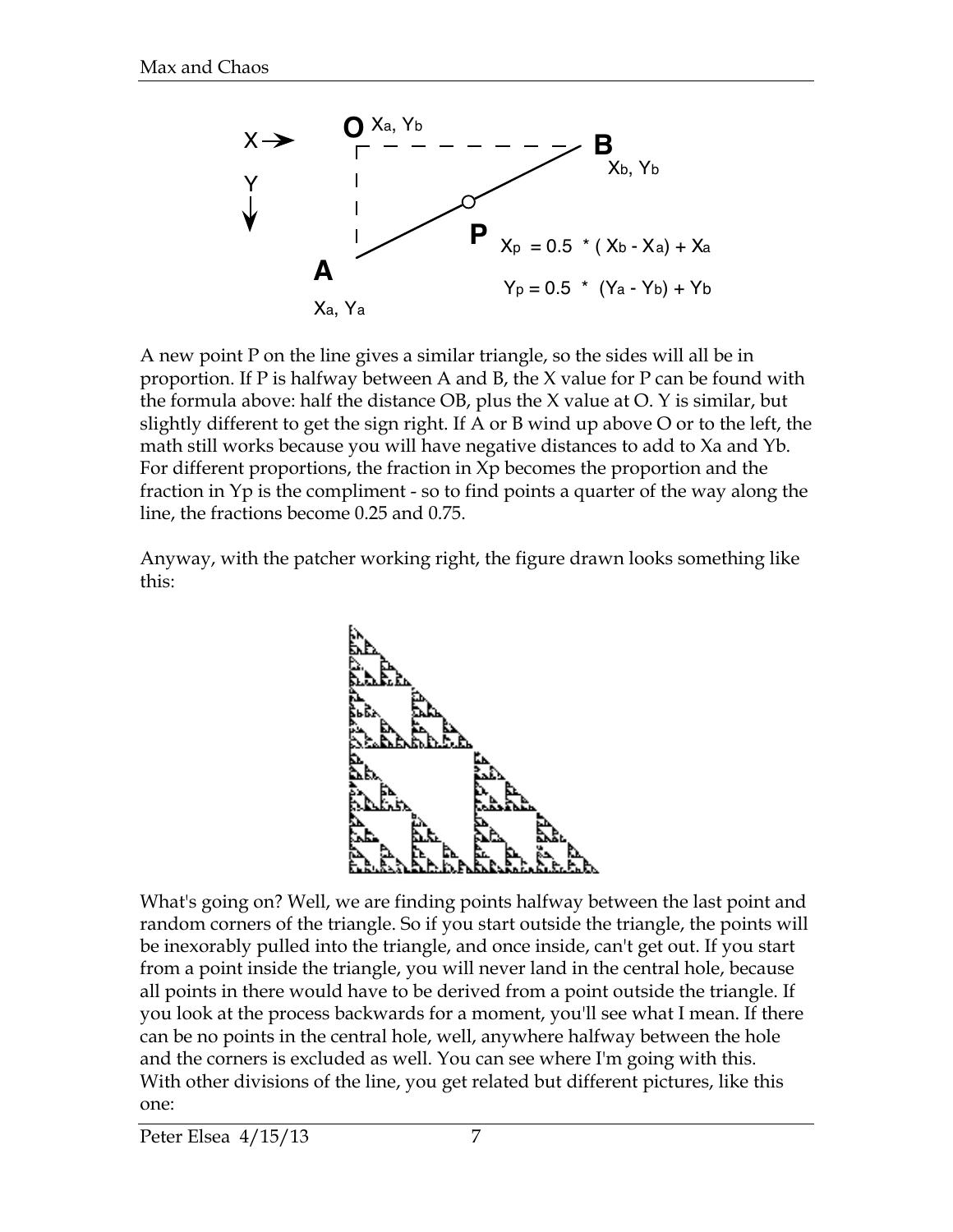

The triangle begins to break apart because the exclusion zone is larger. These figures can also be drawn with more points:



What is the area of something like this? Well, in the ideal version, unlimited by printing resolution, every pentagon is missing a pentagon of  $1/6<sup>th</sup>$  its area, in an infinitely diminishing series. That means its area approaches zero. It's really a very complicated line. What is the length of the line? Following all infinitely small twists and turns, the length approaches infinity. Since it has no area, it is not a two dimensional object, but it has length, so it is more than one dimension. It's dimension is some fraction between one and two, which is called a fractal.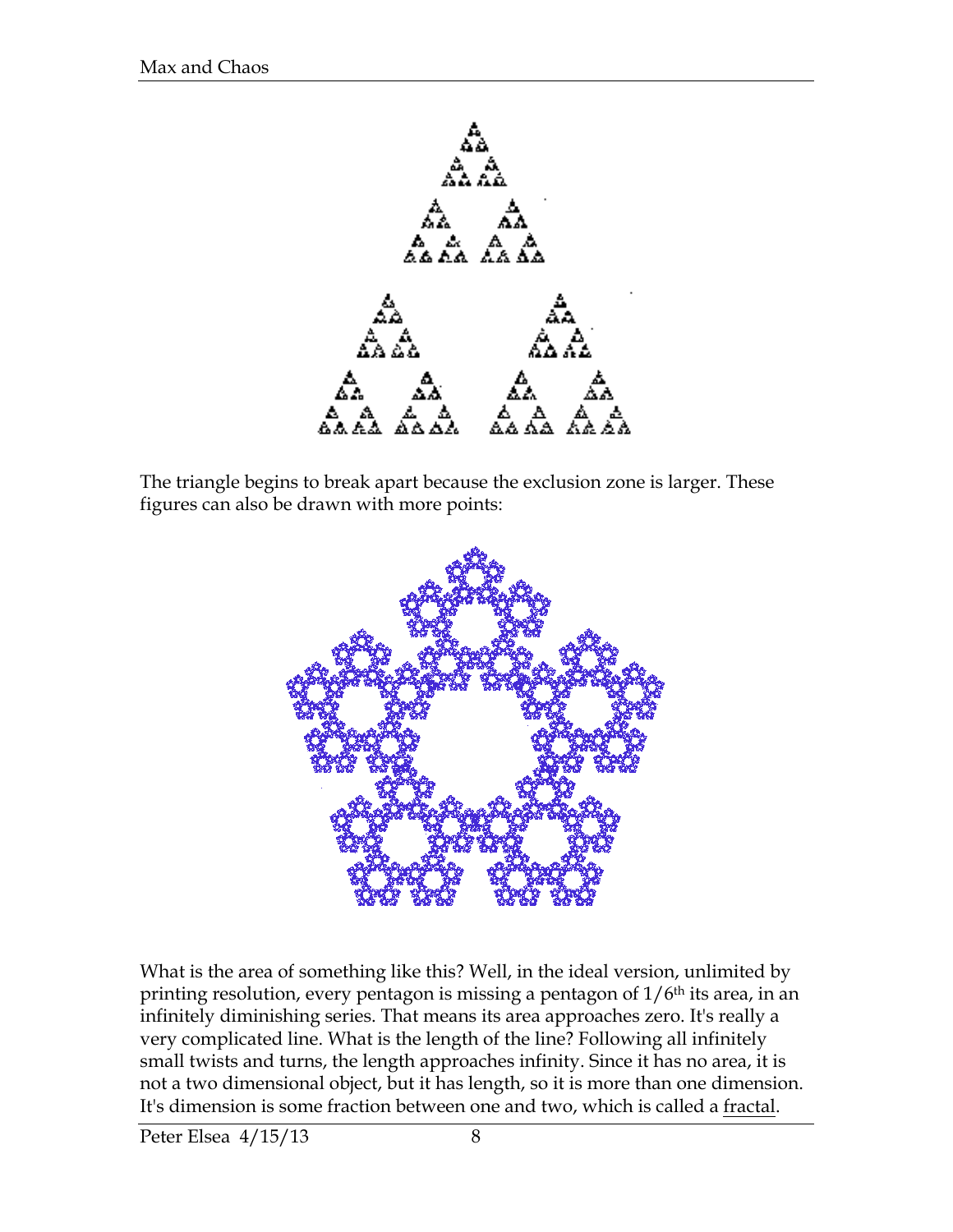## **Sonification**

How do we get music out of these things? One approach is to tap into the drawing process. For each point, an x and y value is calculated as it is drawn. We can remap these to notes by adjusting the range of possible values to fit a desired scale. On the pentagon shown, x values could run from 0 to 300. There are several ways to adjust, each with different results. They are all done with an expression:

- Expr \$f1/2.36 will convert the x dimension directly to pitches. Some will be very low and some will be very high. What you actually hear will depend on the synthesizer used.
- Expr  $f1 / 4.41 + 24$  will map the x value from a low C of 24 to a high C at 92. Incidentally, division is a slower process than multiplication, so it is slightly better to do expr \$f1 \* 0.22667 + 24
- Expr abs( $$f1 150$ )  $* 0.453 + 24$  will create a mapping symmetrical around the center. This makes sense for this type of figure.

This particular figure is made up of thousands of dots. To make it visually interesting you'd probably want to draw it pretty fast, most likely too fast to actually play. You can slow down the notes by playing every 10<sup>th</sup> value or so, generating rhythm somewhere else and playing the most recent x, or using the y values and an if then to select notes to play.

Another approach is to poll specific locations in the LCD to see if a pixel has been drawn there. The message [getpixel x y] will return a message [pixel r g b x y ] with the rgb color values in it. If r g and b are all 255 (white), there's no dot. All you need to do to make this work is use a counter to choose locations to test. If you just take the x values, the motion will tend to be scalewise, but it's not hard to break it up into chords or other patterns.

What does it sound like? Well, fractal patterns sound somewhat random, but at the same time vaguely familiar, as patterns seem to reappear from time to time.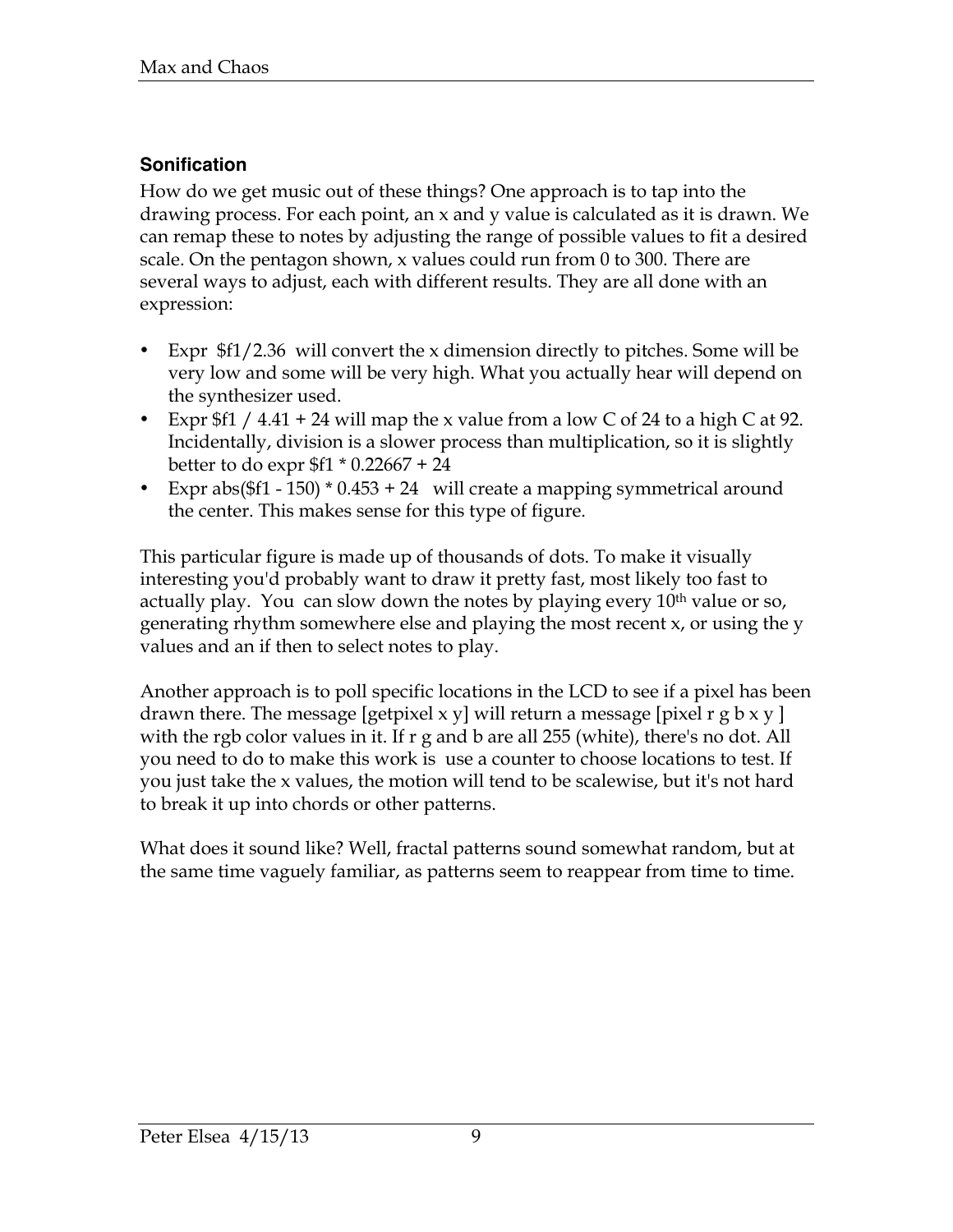## **Chaos**

There are other ways to generate complex patterns. Chaos is the study of systems that are determinate (not random), but dependent on initial states in a complicated way. For instance the formula

$$
f(x) = 1-cx^2
$$

is evaluated by repeating the calculation using the last answer as x. Of course you need to start with something, so we pick a seed value for x. c is a constant whose choice also profoundly affects the outcome. Here is a graph of what happens as the constant is increased from 0 to 2 in steps of 0.01, with 100 iterations on each step.



As long as c is smaller than about 0.75, the result follows a curve from near 1.0 down to 0.66 or so (exact numbers depend on initial x). At a magic value of c, the results start jumping back and forth, always landing near one of the two forks of the curve. At another magic value, the curves fork again, and results cluster around four values. Eventually, as c nears 2.0, the results are jumping in wildly unpredictable patterns. The values the formula favors for any given c are called attractors. Look at the pattern you get with a c of 0.76 and initial x of 0.5:



This is plotted as result vs. iteration number. The values basically alternate, converging on the attractors (which are 0.52 and 0.79). Here's what happens with c of 1.26:

Peter Elsea 4/15/13 10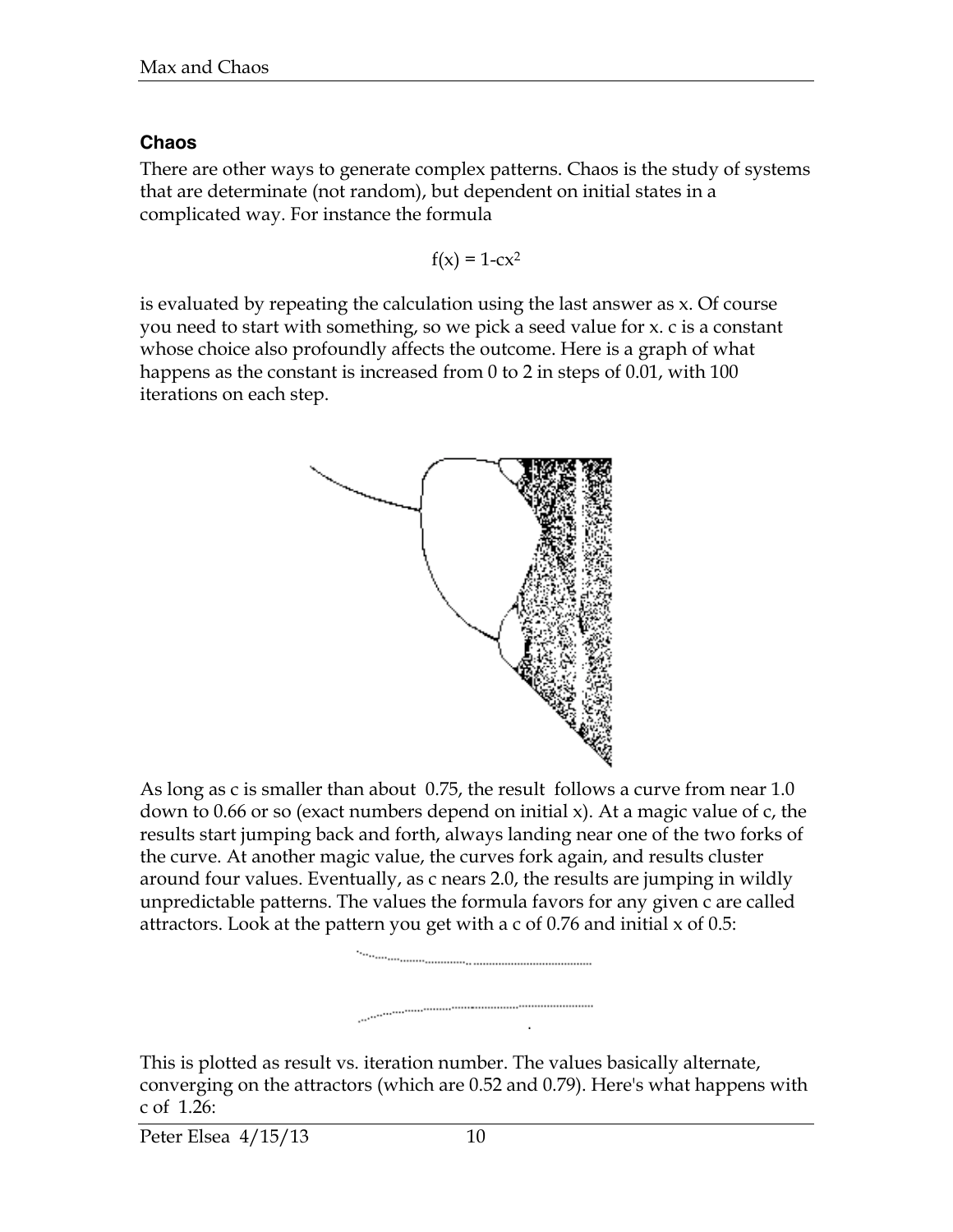```
. . . . . . . . . . . .
. . . . . . . . . . .
```
There are now 4 attractors: –0.23, -0.10, 93, 99. But notice, in getting to the attractors the output hits some other values. When c is 1.5, the chaos begins to show:



If these values are mapped to notes, the results are pretty interesting. Here's a patcher for it:



The main calculation takes place in [expr 1-\$f2 \* \$f1\*\$f1]. The other two expressions scale the input and output to appropriate values. Deriving the seed from note in gives a nice performance feature. Each key produces a unique